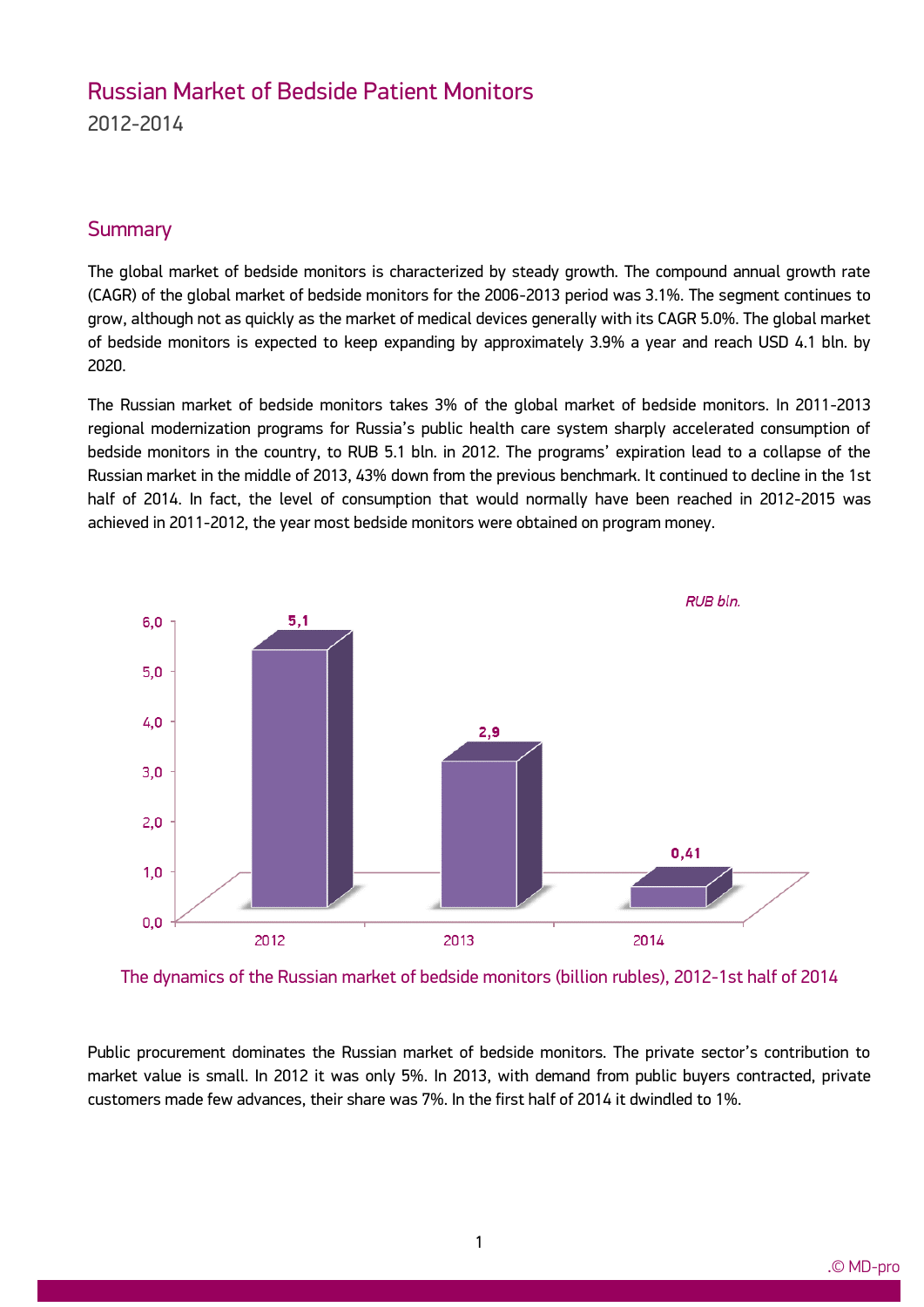### Report Description

ww.mdecker.com

**Report scope.** The report provides full information about the Russian market of bedside monitors in 2012 – the 1st half of 2014 and general background information on the global market of bedside monitors. It also contains a forecast of the Russian market of bedside monitors till 2018.

#### **The total number of pages** – 81.

#### **Report includes the following parts:**

**"Study methodology"** section includes a list of information sources, which were used while preparing the report. It also explains what kinds of bedside monitors were the subject of the research.

**"Introduction"** section clarifies the structure of the report. Attention is drawn to the absence of one commonly accepted classification of bedside monitors. MDpro's own classifications are given.

**The first part of the report** *("Russian medical device market in 2013-2018")* encompasses the most important characteristics of the Russian medical device market. It contains information about its dynamics and structure, public procurement and import-export operations. The most important Russian medical device market trends and significant factors, determining its current state, are outlined. This part also includes a forecast of the Russian medical device market development until 2018. Based on the analysis of drivers and barriers for the market growth, two possible scenarios of market development are presented.

**The second part** *("The global and Russian markets of bedside monitors in 2012-1st half of 2014")* provides information about the dynamics and structure of the global market of bedside monitors. It also includes data on the main market players both worldwide and in Russia. Finally, key characteristics of the Russian market of bedside monitors are outlined.

**The third part** *("Sales of bedside monitors of specific manufacturers")* includes a classification of all bedside monitors purchased by Russian public buyers by four parameters: mobility, patient age, type and grade (number of channels). Additionally, this section contains information about best-selling models of bedside monitors and sales figures of leading manufacturers on the Russian market.

**The fourth part** *("Imports and exports of bedside monitors on the Russian market")* encompasses data on import-export operations of bedside monitors. Import information includes annual and quarterly dynamics of imports, the structure of imports by countries of origin and manufacturers. Besides, Top-20 recipients of imported bedside monitors at customs are named. Finally, it includes a list of the largest recipients of bedside monitors by leading manufacturers at customs. Export information contains annual dynamics of bedside monitors exports and a list of the largest Russian exporters.

**The fifth part** *("Public procurement of bedside monitors")* is dedicated to the results of bedside monitors public procurement analysis. It includes data on the dynamics and structure of public procurement of different types of bedside monitors. The largest purchasers of bedside monitors in monetary and physical terms are presented. A list of public buyers of the highest-priced bedside monitors is provided. It also contains a list of the biggest suppliers of bedside monitors under government contracts in monetary and physical terms. Moreover, this section provides information about Russian regions, which are the leaders in bedside monitors public procurement purchasing.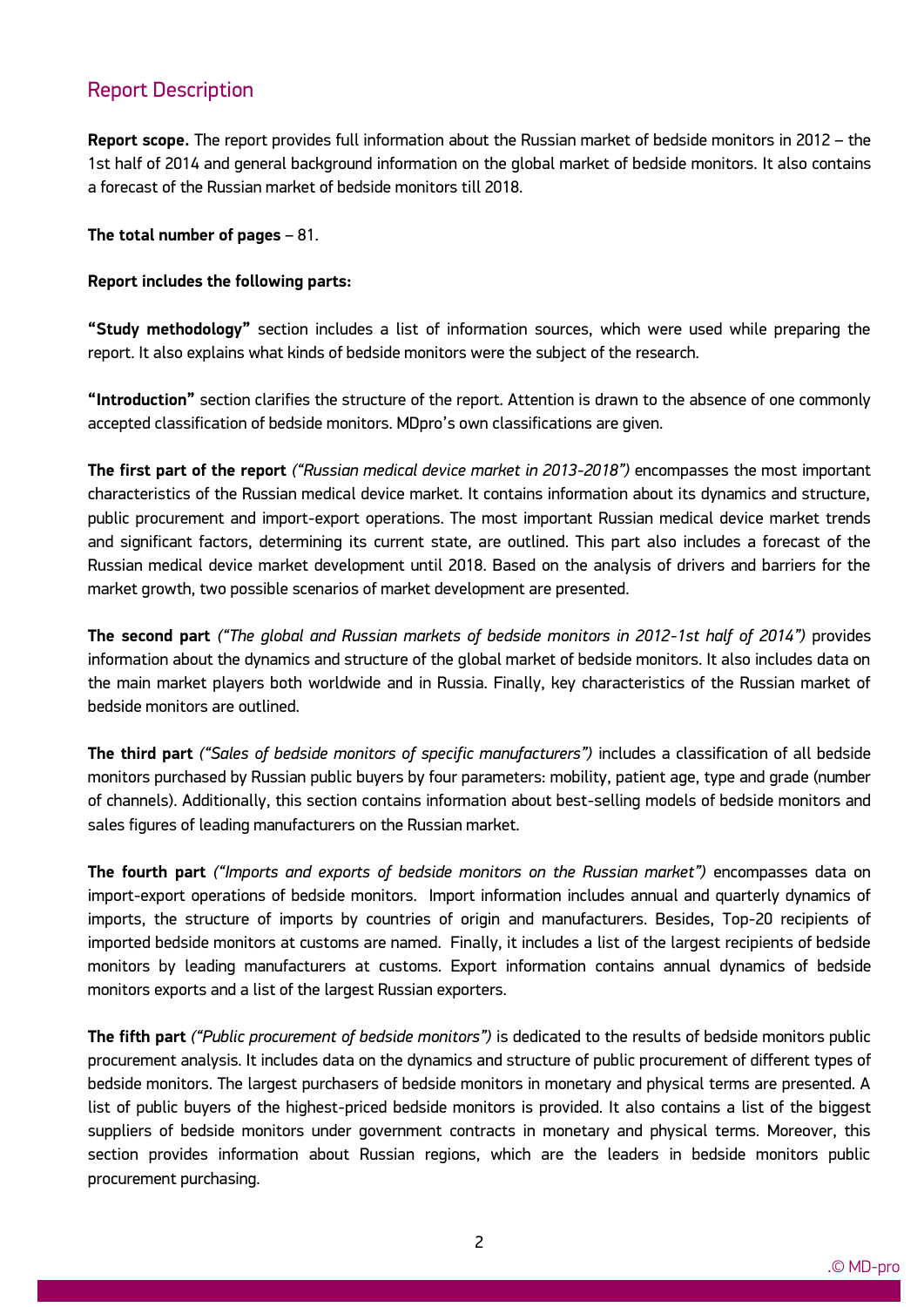**The sixth part** *("Pricing of bedside monitors")* is a price review of bedside monitors purchased under government contracts. Average prices of different kinds of bedside monitors (incl. federal district breakdown) are shown. Besides, minimum, maximum and weighted average prices of Top-15 bedside monitors purchased under government contracts are provided.

**The seventh part** *("Forecast for the Russian market of bedside monitors to 2018")* dedicated to an overlook of the future perspectives of the Russian market of bedside monitors. Based on the analysis of drivers and barriers for the market growth, two scenarios of market development are presented.

**The eighth part** ("Business environment in Russia") provides a practical guide to what is necessary for achieving compliance with Russia's regulatory requirements. It also describes Russian policies on health care system and medical device market development.

### Sources of Information

 $\checkmark$  The public procurement of medical devices database:

MDpro's database on public (government and municipal) procurement of medical devices and expendables for medical facilities. Updated every month using information from www.zakupki.gov.ru, processed for details and broken down by segment of the medical device market.

 $\checkmark$  The exports and imports database:

MDpro's database of customs transactions for medical devices and expendables. Updated every month using official statistics from customs, processed for details and broken down by segment of the medical device market.

#### $\checkmark$  Open sources:

- $-$  official health care statistics:
- publications of international marketing agencies;
- news:

ww.mdecker.com

- companies' official reports.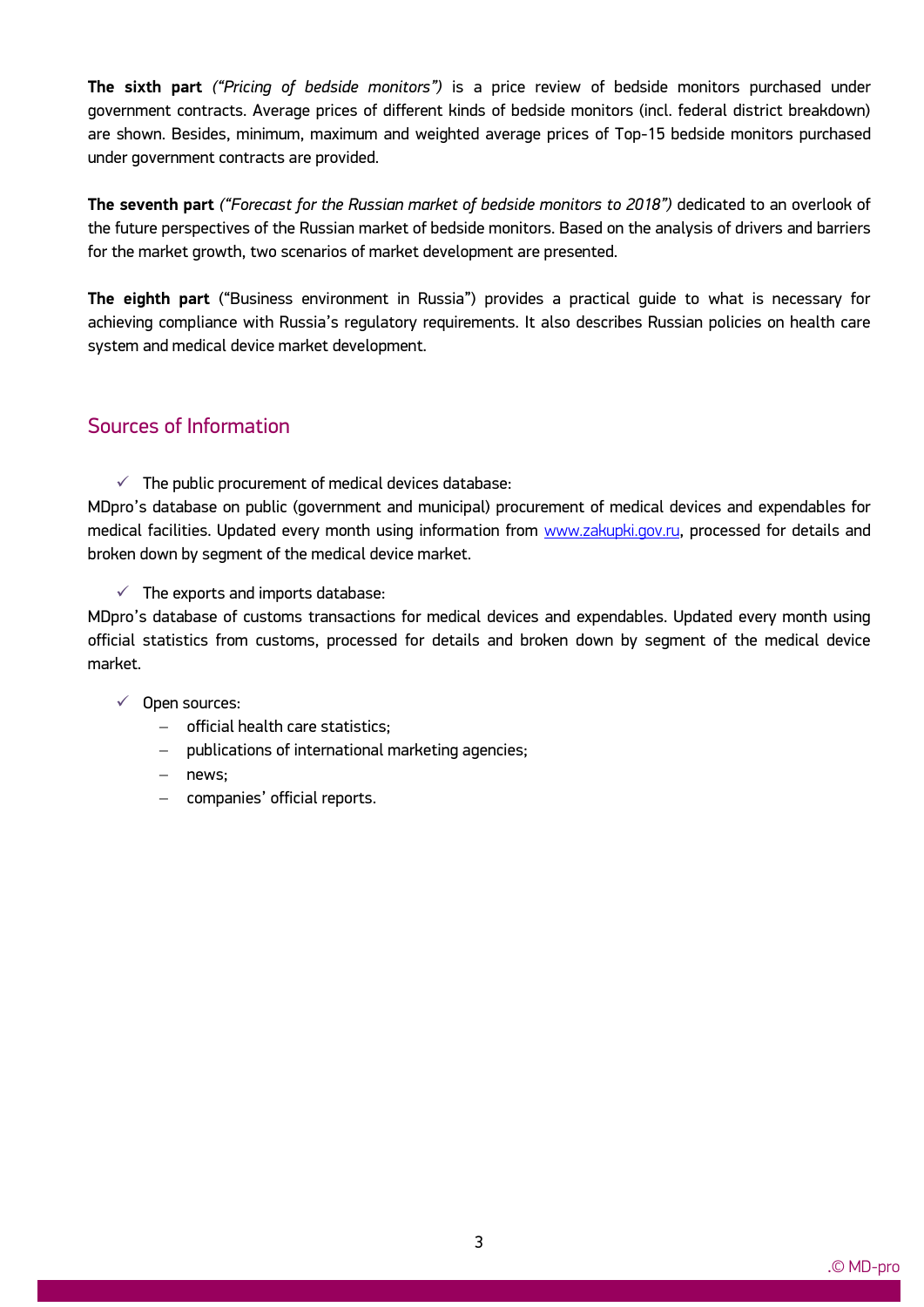### **Contents**

#### STUDY METHODOLOGY

#### **INTRODUCTION**

- 1. RUSSIAN MEDICAL DEVICE MARKET IN 2013-2018
- 2. THE GLOBAL AND RUSSIAN MARKETS OF BEDSIDE MONITORS IN 2012-1ST HALF OF 2014
- 3. SALES OF BEDSIDE MONITORS OF SPECIFIC MANUFACTURERS
- 3.1. Classification of bedside monitors
- 3.2. Best-selling models and sales figures of leading manufacturers on the Russian market
- 4. IMPORTS AND EXPORTS OF BEDSIDE MONITORS ON THE RUSSIAN MARKET
- 4.1. Imports of bedside monitors
- 4.2. Exports of bedside monitors
- 5. PUBLIC PROCUREMENT OF BEDSIDE MONITORS
- 5.1. Dynamics and structure of public procurement of bedside monitors
- 5.2. Top public buyers of bedside monitors
- 5.3. Leading suppliers of bedside monitors to public buyers
- 5.4. Public procurement of bedside monitors in Russian regions
- 6. PRICING OF BEDSIDE MONITORS

- 7. FORECAST FOR THE RUSSIAN MARKET OF BEDSIDE MONITORS TO 2018
- 8. BUSINESS ENVIRONMENT IN RUSSIA
- 8.1. The regulation of medical devices in Russia
- 8.2. Russian policies on health care system and medical device market development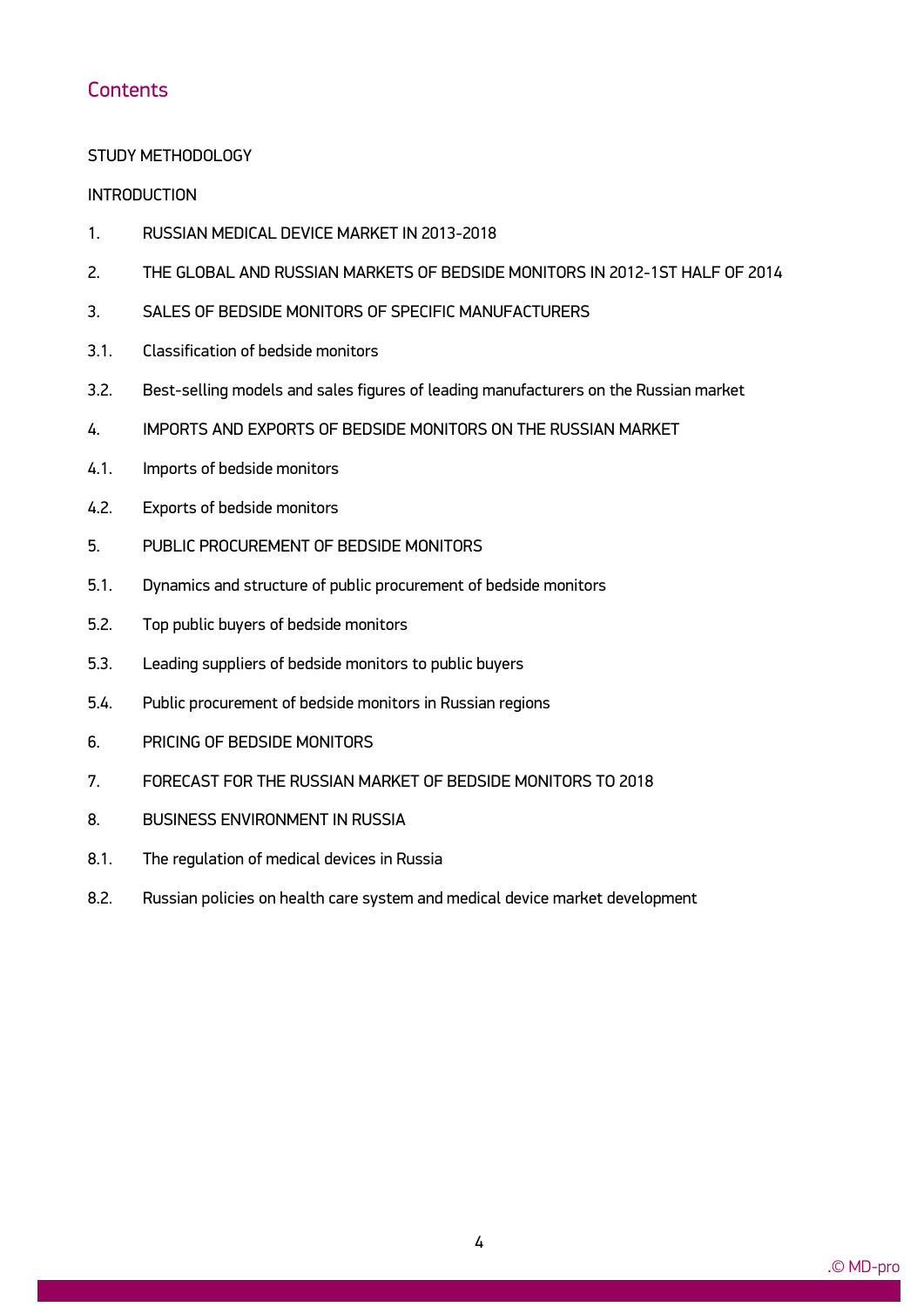### List of Figures

- Figure 1 Russian medical device market dynamics in 2009-2013
- Figure 2 The structure of public procurement by device category in 2013
- Figure 3 Forecast of Russian medical device market dynamics in 2014-2018 (RUB bln.)
- Figure 4 Forecast of Russian medical device market dynamics in 2014-2018 (USD bln.)
- Figure 5 Relative size of the global and Russian markets of bedside monitors in 2013 (value)
- Figure 6 Dynamics of the Russian market of bedside monitors (value), 2012-1st half of 2014

Figure 7 – Imported vs. domestic bedside monitors on the Russian marketof bedside monitors, 2012-1st half of 2014. (value), %

- Figure 8 Procurement of bedside monitors on the Russian market in 2012-1st half of 2014
- Figure 9 Map of the global market of bedside monitors (value)
- Figure 10 Map of the Russian market of bedside monitors (value) in 2012
- Figure 11 Map of the Russian market of bedside monitors (value) in 2013
- Figure 12 Map of the Russian market of bedside monitors (value) in the 1st half of 2014
- Figure 13 Sales of bedside monitors of GE Healthcare, models, in 2012
- Figure 14 Sales of bedside monitors of GE Healthcare, models, in 2013
- Figure 15 Sales of bedside monitors of GE Healthcare, models, in the 1st half of 2014
- Figure 16 Sales of bedside monitors of Philips, models, in 2012
- Figure 17 Sales of bedside monitors of Philips, models, in 2013
- Figure 18 Sales of bedside monitors of Philips, models, in the 1st half of 2014
- Figure 19 Sales of bedside monitors of Nihon Kohden, models, in 2012
- Figure 20 Sales of bedside monitors of Nihon Kohden, models, in 2013
- Figure 21 Sales of bedside monitors of Nihon Kohden, models, in the 1st half of 2014
- Figure 22 Sales of bedside monitors of DraegerMedical, models, in 2012
- Figure 23 Sales of bedside monitors of DraegerMedical, models, in 2013
- Figure 24 Sales of bedside monitors of DraegerMedical, models, in the 1st half of 2014
- Figure 25 Sales of bedside monitors of Triton-ElectronicS, models, in 2012
- Figure 26 Sales of bedside monitors of Mindray by model in 2012
- Figure 27 Sales of bedside monitors of Mindray by model in 2013

ww.mdecker.com

Figure 28 – Sales of bedside monitors of Mindray, models, in the 1st half of 2014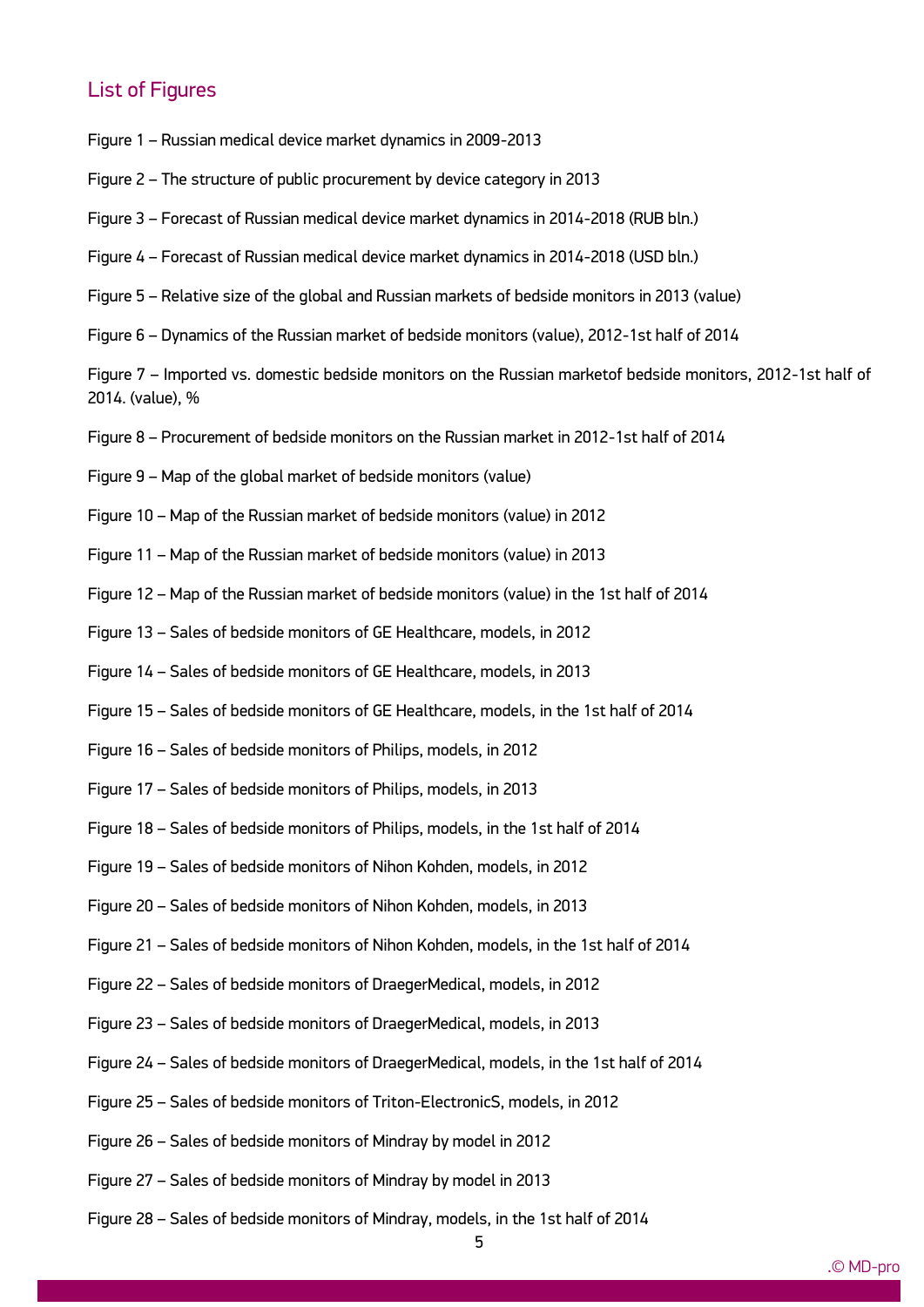- Figure 29 Sales of bedside monitors of Dixion, models, in 2012
- Figure 30 Sales of bedside monitors of Dixion, models, in 2013
- Figure 31 Sales of bedside monitors of Dixion, models, in the 1st half of 2014
- Figure 32 Sales of bedside monitors of NPP Monitor, model MITAR-01-R-D, in 2012-1st half of 2014, units
- Figure 33 Sales of bedside monitors of NPP Monitor, model MITAR-01-R-D, in 2012-1st half of 2014, RUB mln.
- Figure 34 Sales of bedside monitors of Comen, models, in 2012
- Figure 35 Sales of bedside monitors of Comen, models, in 2013
- Figure 36 Sales of bedside monitors of Comen, models, in the 1st half of 2014
- Figure 37 Sales of bedside monitors of Bionet, models, in 2012
- Figure 38 Sales of bedside monitors of Bionet, models, in 2013
- Figure 39 Sales of bedside monitors of Bionet, models, in the 1st half of 2014
- Figure 40 Quarterly imports in 2012-1st half of 2014. RUB mln.
- Figure 41 Annual imports in 2012-1st half of 2014, RUB mln.
- Figure 42 Imports by country of origin (value) in 2012
- Figure 43 Imports by country of origin (value) in 2013
- Figure 44 Imports by country of origin (value) in the 1st half of 2014
- Figure 45 Imports by manufacturer (value) in 2012
- Figure 46 Imports of bedside monitors by manufacturer (value) in 2013
- Figure 47 Imports by manufacturer (value) in the 1st half of 2014
- Figure 48 Exports in 2012-1st half of 2014, RUB mln.
- Figure 49 Sales under public contracts, 2012-1st half of 2014 (value).
- Figure 50 Public procurement of bedside monitors, 2012-1st half of 2014, RUB mln.
- Figure 51 Quarterly procurement in 2012-1st half of 2014, RUB mln.
- Figure 52 Procurement by device mobility (value) in 2012
- Figure 53 Procurement by device mobility (value) in 2013
- Figure 54 Procurement by device mobility (value) in the 1st half of 2014
- Figure 55 Procurement by patient age (value) in 2012
- Figure 56 Procurement by patient age (value) in 2013
- Figure 57 Procurement by patient age (value) in the 1st half of 2014
- Figure 58 Procurement by type (value) in 2012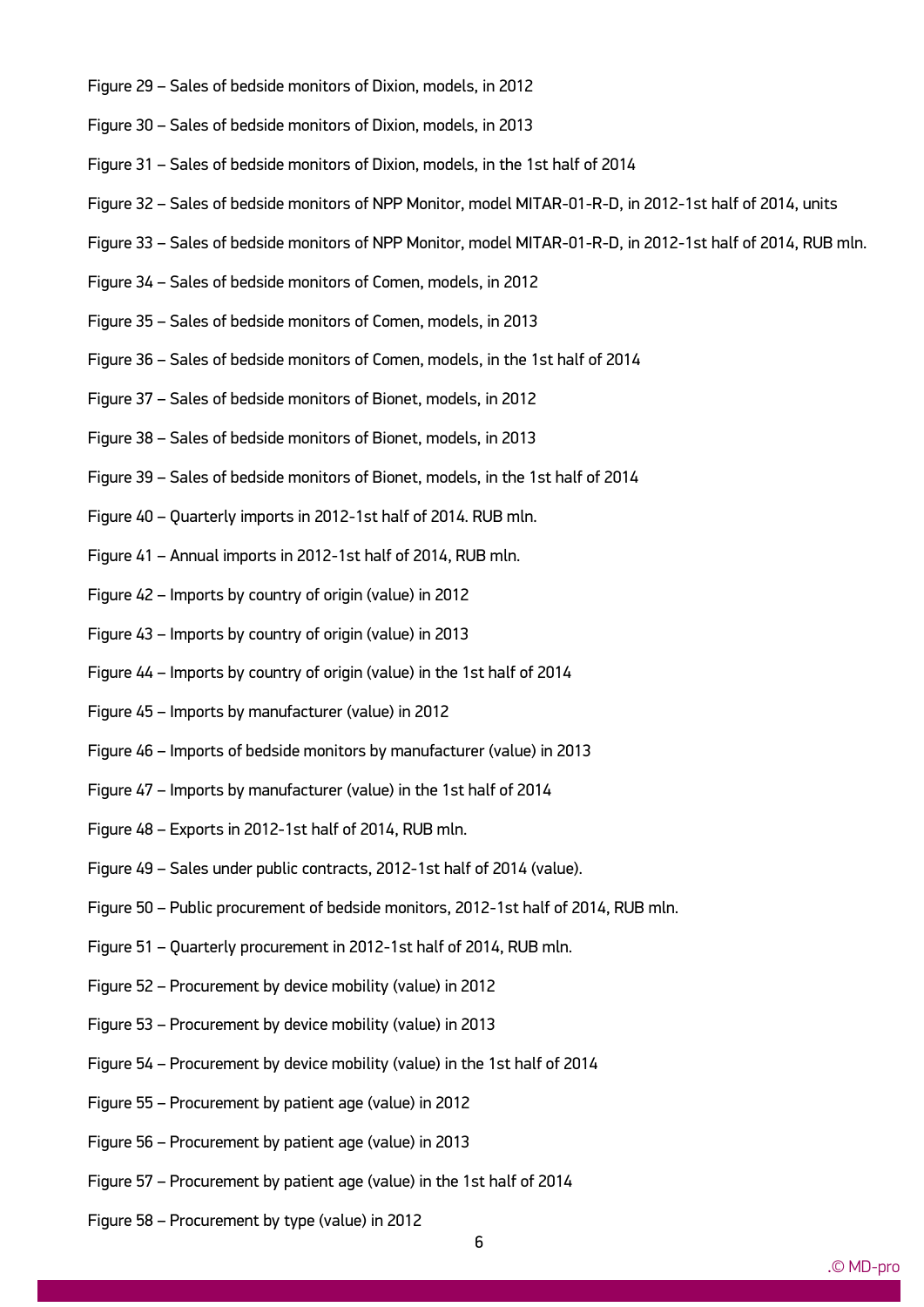- Figure 59 Procurement by type (value) in 2013
- Figure 60 Procurement by type (value) in the 1st half of 2014
- Figure 61 Procurement by grade (value) in 2012
- Figure 62 Procurement by grade (value) in 2013
- Figure 63 Procurement by grade (value) in the 1st half of 2014
- Figure 64 Regions leading in procurement (value) in 2012
- Figure 65 Regions leading in procurement (value) in 2013
- Figure 66 Regions leading in procurement (value) in the 1st half of 2014
- Figure 67 Regions leading in procurement (volume) in 2012
- Figure 68 Regions leading in procurement (volume) in 2013
- Figure 69 Regions leading in procurement (volume) in the 1st half of 2014
- Figure 70 Procurement distribution (value) by Federal District in 2012
- Figure 71 Procurement distribution (volume) by Federal District in 2012
- Figure 72 Procurement distribution (value) by Federal District in 2013
- Figure 73 Procurement distribution (volume) by Federal District in 2013
- Figure 74 Procurement distribution (value) by Federal District in the 1st half of 2014
- Figure 75 Procurement distribution (volume) by Federal District in the 1st half of 2014
- Figure 76 A forecast for the Russian market of bedside monitors, RUB mln.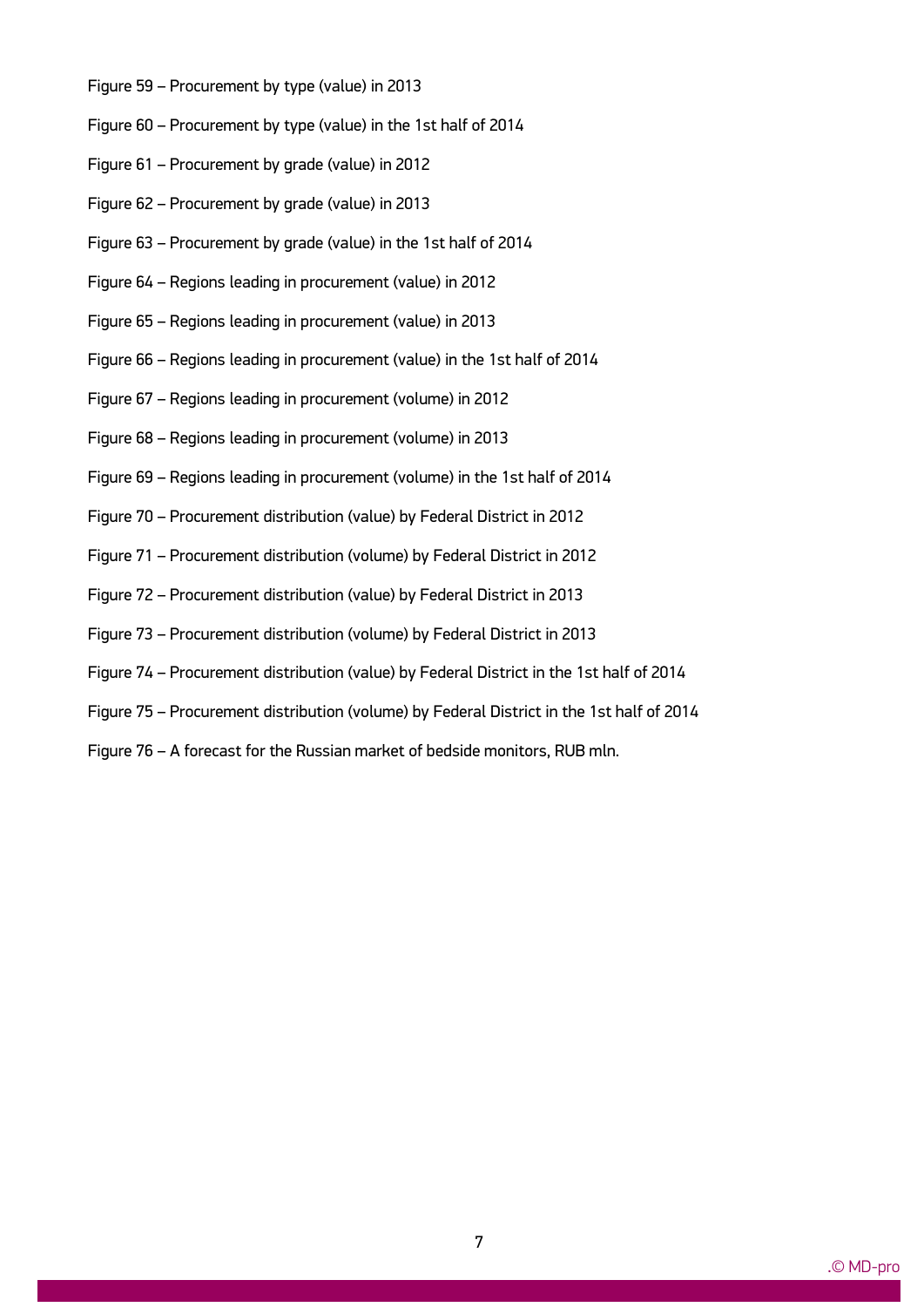## List of Tables

- Table 1 Classification of bedside monitors by tracked parameters
- Table 2 Classification of bedside monitors by number of channels
- Table 3 Monitors sold on the Russian market
- Table 4 Top 20 recipients of imported bedside monitors at customs, 2012-1st half of 2014
- Table 5 Top recipients of equipment by Philips
- Table 6 Top recipients of equipment by GE
- Table 7 Top recipients of equipment by Draeger
- Table 8 Top recipients of equipment by Nihon Kohden
- Table 9 Top recipients of equipment by Mindray
- Table 10 Top recipients of equipment by Dixion
- Table 11 Top recipients of equipment by Schiller
- Table 12 Top recipients of equipment by Comen
- Table 13 Top recipients of equipment by Mennen Medical
- Table 14 Top recipients of equipment by Sino-Hero
- Table 15 The largest Russian exporters of bedside monitors in 2012-1st half of 2014, RUB
- Table 16 Top 10 public buyers of bedside monitors (value) in 2012
- Table 17 Top 10 public buyers of bedside monitors (volume) in 2012
- Table 18 Top 10 public buyers of bedside monitors (value) in 2013
- Table 19 Top 10 public buyers of bedside monitors (volume) in 2013
- Table 20 Top 10 public buyers of bedside monitors (value) in the 1st half of 2014
- Table 21 Top 10 public buyers of bedside monitors (volume) in the 1st half of 2014
- Table 22 Top 10 public buyers of the highest-priced bedside monitors in 2012
- Table 23 –Top 10 public buyers of the highest-priced bedside monitors in 2013
- Table 24 Top 10 public buyers of the highest-priced bedside monitors inthe 1st half of 2014
- Table 25 Top 10 suppliers to public buyers (value) in 2012
- Table 26 Top 10 suppliers to public buyers (volume) in 2012
- Table 27 Top 10 suppliers to public buyers (value) in 2013
- Table 28 Top 10 suppliers to public buyers (volume) in 2013